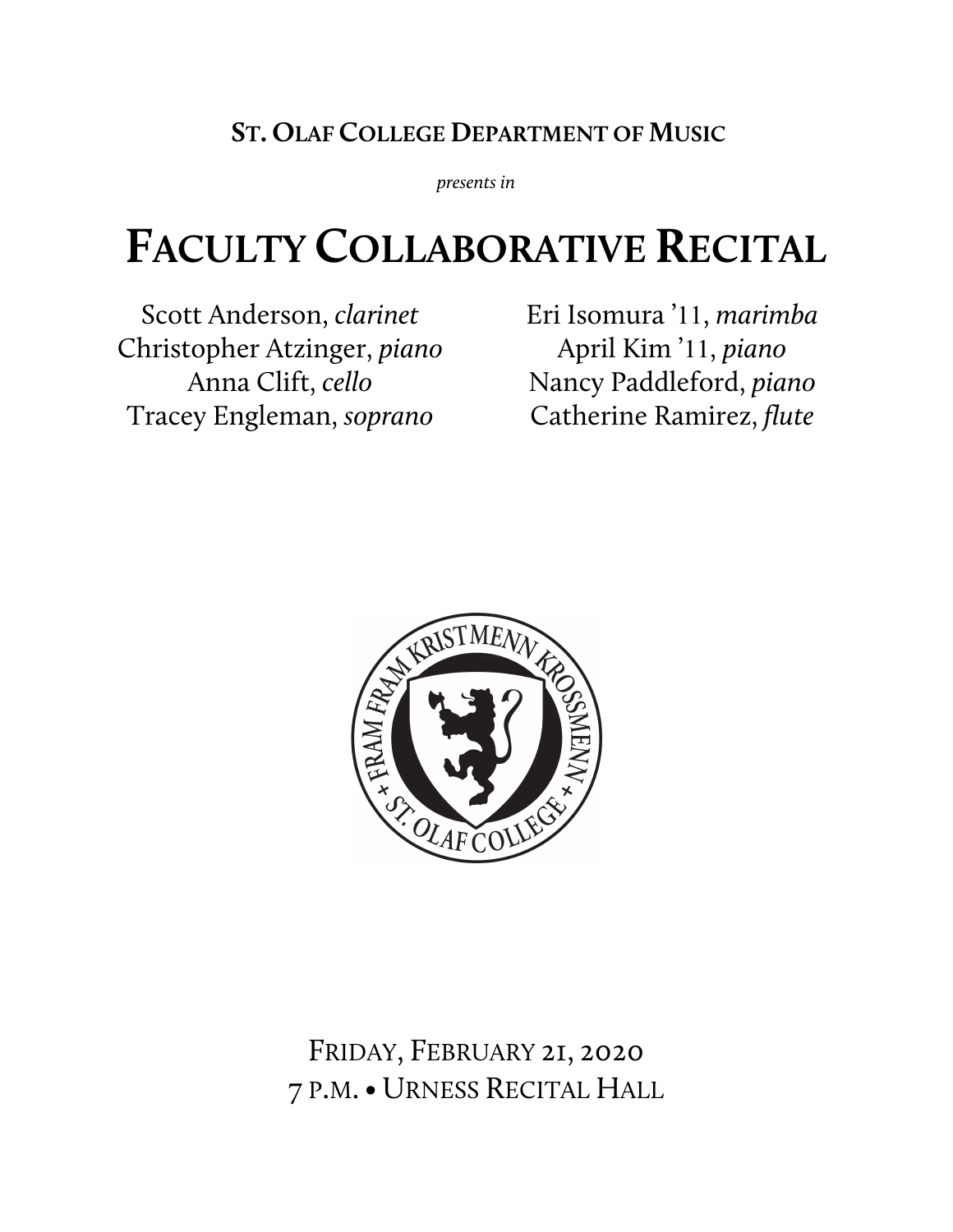## **Short Stories**, Duet for Marimba and Piano (2008) Bruce Broughton I. The Zahir (b.1945) II. Doppelgänger Eri Isomura, *marimba* April Kim, *piano* **Six German Songs for Voice, Clarinet and Piano, Op. 103** Louis Spohr I. Sei still mein Herz (1784–1859) II. Zwiegesang III. Sehnsucht IV. Wiegenlied VI. Wach auf Tracey Engleman, *soprano* Scott Anderson, *clarinet* Christopher Atzinger, *piano* **Cello Sonata, Op. 4** Zoltán Kodály I. Fantasia: Adagio di molto (1882–1967) II. Allegro con spirito — Molto adagio Anna Clift, *cello*

Nancy Paddleford, *piano*

#### **Fanmi Imèn** *Poem for Flute and Piano* (2018) Valerie Coleman

**A Small Lyrical Suite** (2007) Maki Ueda

II. Ayre (Road) III. Danza (Hope)

Catherine Ramirez, *flute* Christopher Atzinger, *piano*

*Unauthorized photography or video and audio recording is prohibited. Please turn off your personal communication device.*

(b.1970)

I. Prelude (Light) (b.1976)

**PROGRAM**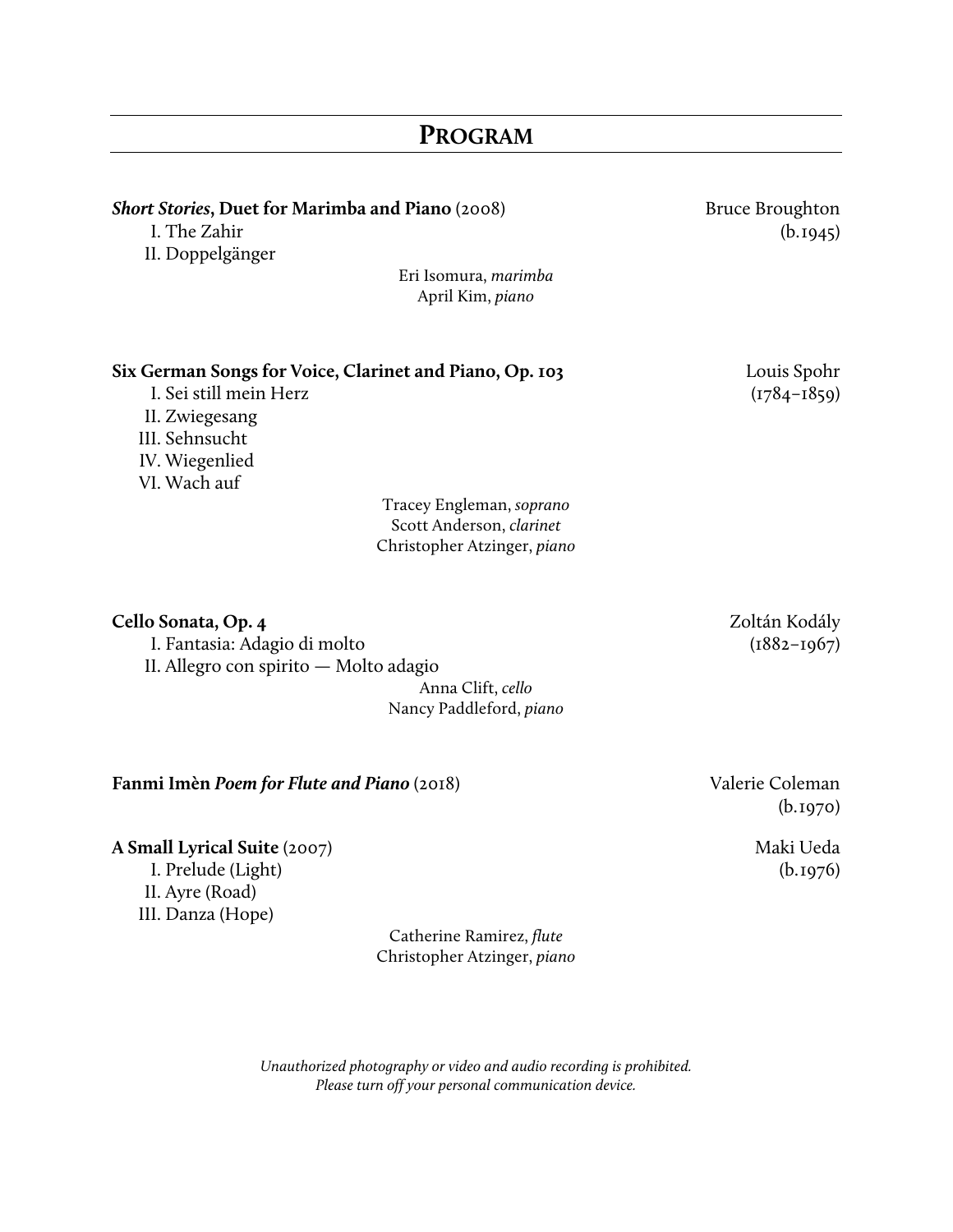#### **ABOUT THE ARTISTS**

A second-generation Japanese American and Twin Cities native, **Eri Isomura** is a freelance percussionist, music librarian, instructor, and music administrator.

Eri is a core member of 10th Wave Chamber Collective, a Twin Cities-based new music ensemble. In Boston, she was a featured performer in the new music initiative Times Two Series, as well as a percussionist in the New England Philharmonic. In summer 2016, she performed in John Luther Adams' piece "Inuksuit," a percussion piece written for the outdoors, at the Tippett Rise Music Festival, Bravo! Vail Music Festival, and Aspen Music Festival. She has commissioned and premiered works by Ian A. Cook, Jonathan Posthuma, Ryan Fossier, and Ivan Trevino, and is currently collaborating with Yvette Jackson and Michael Betz to premiere works for keyboard percussion. As a multi-genre percussionist, she enjoys performing in ensembles such as the indieclassical group Champagne Confetti, Zeitgeist, and Wayzata Symphony Orchestra.

Eri earned her B.M. in Percussion Performance with distinction as a student of David Hagedorn and Phil Hey at St. Olaf College, and a M.M. in Percussion Performance at The Boston Conservatory under the tutelage of Keith Aleo, Doug Perkins, Samuel Z. Solomon, and Nancy Zeltsman. She currently works as a librarian for the Minnesota Orchestra, and worked last summer as an Acting Principal Librarian for the National Repertory Orchestra. She is a member of the Minnesota Music Teachers' Association and serves on the board of the Percussive Arts Society's Minnesota Chapter (MNPAS). More information at Eriisomura.com, 10thwave.org.

A native of Minnesota, Dr. **April Ryun Kim** graduated from St. Olaf College with a B.M. in piano performance with a collaborative emphasis. She earned a M.M. in solo and collaborative performance from the Cleveland Institute of Music and completed a D.M.A. in piano performance at the University of Missouri - Kansas City. Dr. Kim has given numerous performances as a soloist, collaborative pianist, and chamber musician. She has been featured as a soloist in the MasterWorks Festival Honors Recital and with the St. Olaf Orchestra. She has also received winning awards from competitions such as Thursday Musical and Schubert Club. Having an enthusiasm for new music, she has performed in the St. Olaf Faculty Chamber Ensemble, featuring works by Ann Millikan and is a regular performer in 10th Wave, a new music chamber ensemble based in the Twin Cities, performing works written by Missy Mazzoli, Steve Reich, David Lang, and many more.

In addition to teaching and performing, Dr. Kim has given masterclasses, adjudicated competitions, and invited to present at various conferences such as the MTNA Collegiate Chapters Piano Pedagogy Symposiums, MMTA Conventions and CMS Regional Conferences. Additionally, she has presented at the 2019 Women Composers Festival of Hartford, 2019 Music by Women Composers Festival, and the 2019 CMS International Conference held in Belgium. Recently, she has been invited to present at the 2020 Compositions in Asia Symposium and Festival and A Powerful Force: Women in Music Conference.

A recipient of the prestigious McKnight Artist Fellowship for Musicians, **Tracey Engleman** has performed operatic roles with the Minnesota Opera, Minnesota Concert Opera, Skylark Opera, Arbeit Opera, Music by the Lake, and the Los Angeles Philharmonic. A particularly gifted performer of 20<sup>th</sup> century and contemporary music, Ms. Engleman has performed chamber music with Zeitgeist, the Chicago Chamber Musicians, the Tanglewood Music Center and the Boston Symphony and frequently premieres works by living composers. Her CD *Lift me into Heaven Slowly* featuring song cycles by Libby Larsen was released by Innova Records in 2017. Concert engagements include solo performances with the Minnesota Orchestra, the La Crosse Symphony Orchestra, Milwaukee Bel Canto Chorus, the Valley Chamber Chorale, Minnesota Choral Union, the Cannon Valley Orchestra, and the Rochester Choral Arts. As a proponent of art song and as a frequent recitalist, she has performed in recital at Orchestra Hall, Hope College, at the National Association of Teachers of Singing National Convention, Source Song Festival, and as part of the Schubert Club Courtroom Concert Series. An alumni of the Tanglewood Music Center and the Art Song Festival of Cleveland, Ms. Engleman's awards include Regional Finalist in the Metropolitan Opera Competition, 1st Place winner in the Austin Lyric Opera Young Artist Competition, Finalist in the Sun Valley Opera Competition, recipient of the Minnesota NATS Artist Award, and winner of the Milwaukee Bel Canto Chorus Regional Artist Competition.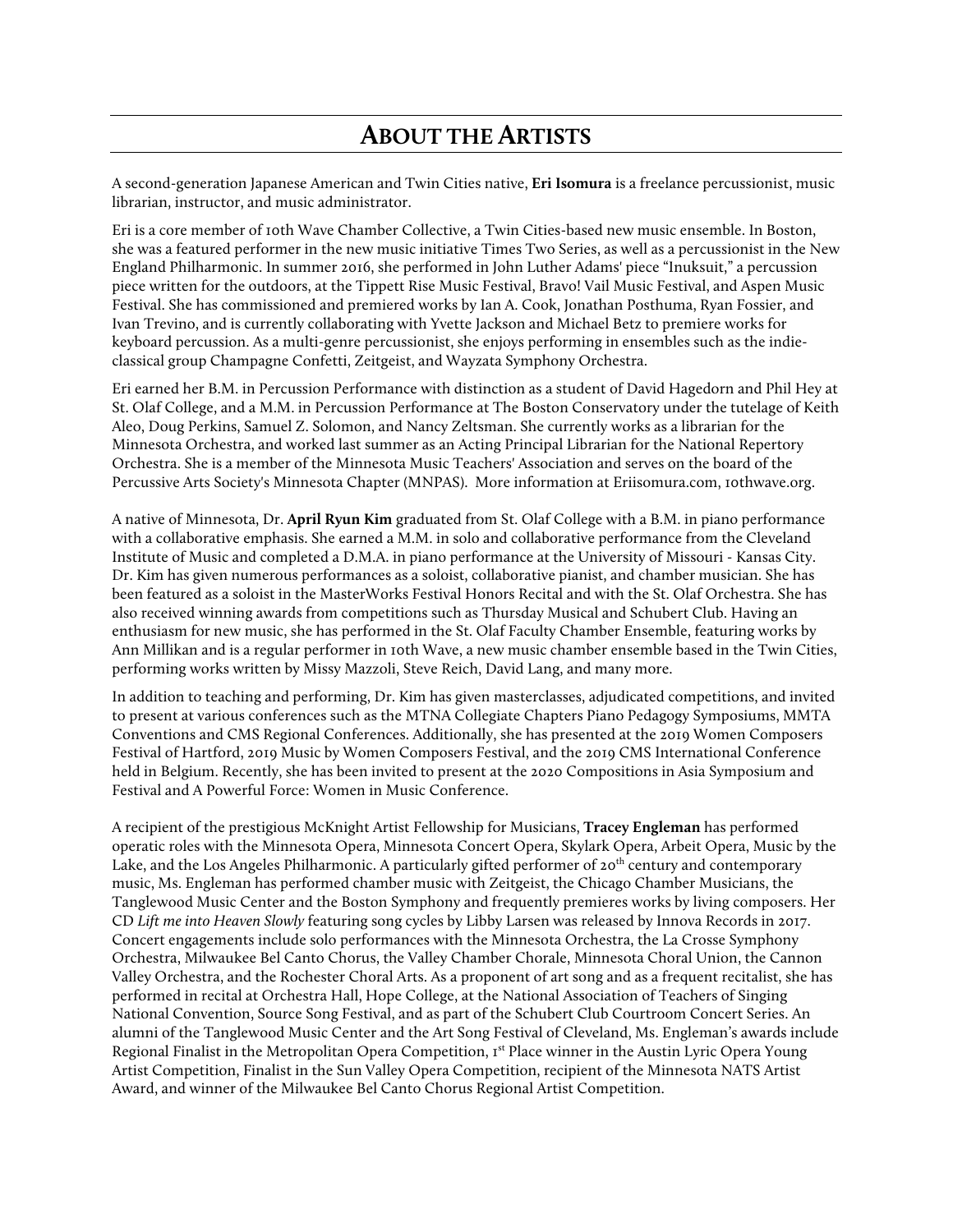**Scott Anderson** is Associate Professor of Clarinet and Chamber Music at St. Olaf. He was, for over two decades, the Principal Clarinetist of the Honolulu (now Hawaii) Symphony, a position he held previously with the Grand Rapids and Oakland symphonies, among others. During his tenure as a member of the Los Angeles Chamber Orchestra he was also active as a recording studio musician. He performed as Principal Clarinet at many summer festivals, including Glimmerglass Opera, the Carmel Bach Festival and Colorado Music Festival, and appeared as concerto soloist with several orchestras. He has been a member of several contemporary music groups and has recorded solo and chamber music on the Albany, CRI and Well-Tempered labels. Before coming to St. Olaf, he taught at California State University Sacramento, the University of California Berkeley, and Grand Valley State University in Michigan. For 10 years he was on the faculty at Interlochen Fine Arts Camp, and more recently has led a summer seminar with one of his mentors, violinist Burton Kaplan, with whom he is working on a book about methods of musical interpretation and a theory of musical performance. Professor Anderson studied at the Cleveland Institute of Music and the Eastman School under Stanley Hasty, and with Robert Marcellus at Northwestern University. Other teachers include Leon Russianoff, Mitchell Lurie, Franklin Cohen, Larry Combs, Rosario Mazzeo, and Keith Underwood. His chamber music coaches included Jan DeGaetani, Robert Bloom, Joseph Silverstein, Ray Still, and John Mack.

Praised in *Gramophone* for his "abundant energy, powerful fingers, big sound and natural musicality," and in the *San Francisco Chronicle* for his "fervency and panache," pianist **Christopher Atzinger** has performed in a dozen countries, highlighted by concerts at Carnegie Hall (Weill), Salle Cortot, St. Martins-in-the-Fields, the American Academy in Rome, and the Smithsonian Museum of American Art. In addition to live performances broadcast on WFMT (Chicago), WJR (Detroit), KPAC (San Antonio), WXEL (West Palm Beach), WUOL (Louisville), WGTE (Toledo) and WFCR (New England), his artistry has been heard on American Public Media's *Performance Today*, and on Minnesota, Wisconsin, South Dakota, and Vermont Public Radio. Mr. Atzinger has performed at the Banff, Brevard, Chautauqua, Mendocino and Bridge music festivals, lectured at the Juilliard School and Berklee College of Music, and has given masterclasses across the country.

As a medalist of the New Orleans, San Antonio, Cincinnati, Shreveport, and Seattle International Piano Competitions, Atzinger has been praised by critics for his "personal interpretive vision" and "virtuoso aplomb". He is also winner of the National Federation of Music Clubs Artist Competition, the Simone Belsky Piano Competition, and the *Premio Città di Ispica* prize at the IBLA Grand Prize Competition in Ragusa-Ibla, Italy in addition to receiving a McKnight Fellowship for Performing Artists. He has recorded for Delos, Naxos, Centaur, and MSR Classics. More information at christopheratzinger.com.

Born in Kisumu, Kenya to British parents, **Anna Clift** immigrated to the United States at the age of ten. Ms. Clift currently holds a position on the faculty of St. Olaf College where she teaches cello and chamber music. She has an extensive background in orchestral playing, having played as a substitute cellist with the Minnesota Orchestra for over thirty years.

Ms. Clift studied with Janos Starker at the Banff School of Fine Arts and Indiana University. She received a Masters in Cello Performance from Stony Brook University where she studied with Bernard Greenhouse and Timothy Eddy. Other teachers and mentors include Menahem Pressler, Tsuyoshi Tsutsumi, Paul Tortelier, Gary Hoffman, and Joseph Gingold.

In 2010 Ms. Clift founded and became Executive Director of the International Cello Institute, where she collaborates with teachers and students from around the world bringing a community of young cellists together every summer. Passionate about teaching and educating, she is an influential and much consulted cello teacher in the Twin Cities and often acts as a mentor for young cellists from around the country.

She has taught as interim cello teacher at Marshall University in West Virginia, Gustavus Adolphus College, Augsburg University and Carleton College, and often serves as a juror for competitions around the United States, including the Seattle Young Artists Festival, the Schubert Club Competition, and the Fischoff Competition.

**Nancy Paddleford** earned her Bachelor and Master of Music degrees from Indiana University and Doctor of Musical Arts degree from the University of Minnesota. Her teachers of piano included György Sebök, Alfonso Montecino and Bernhard Weiser, and she studied chamber music with Janos Starker and Joseph Gingold. Paddleford's teaching areas are piano performance, chamber music and piano pedagogy. Paddleford has served as Artist-in-Residence at the University of Costa Rica and has performed various times at the International